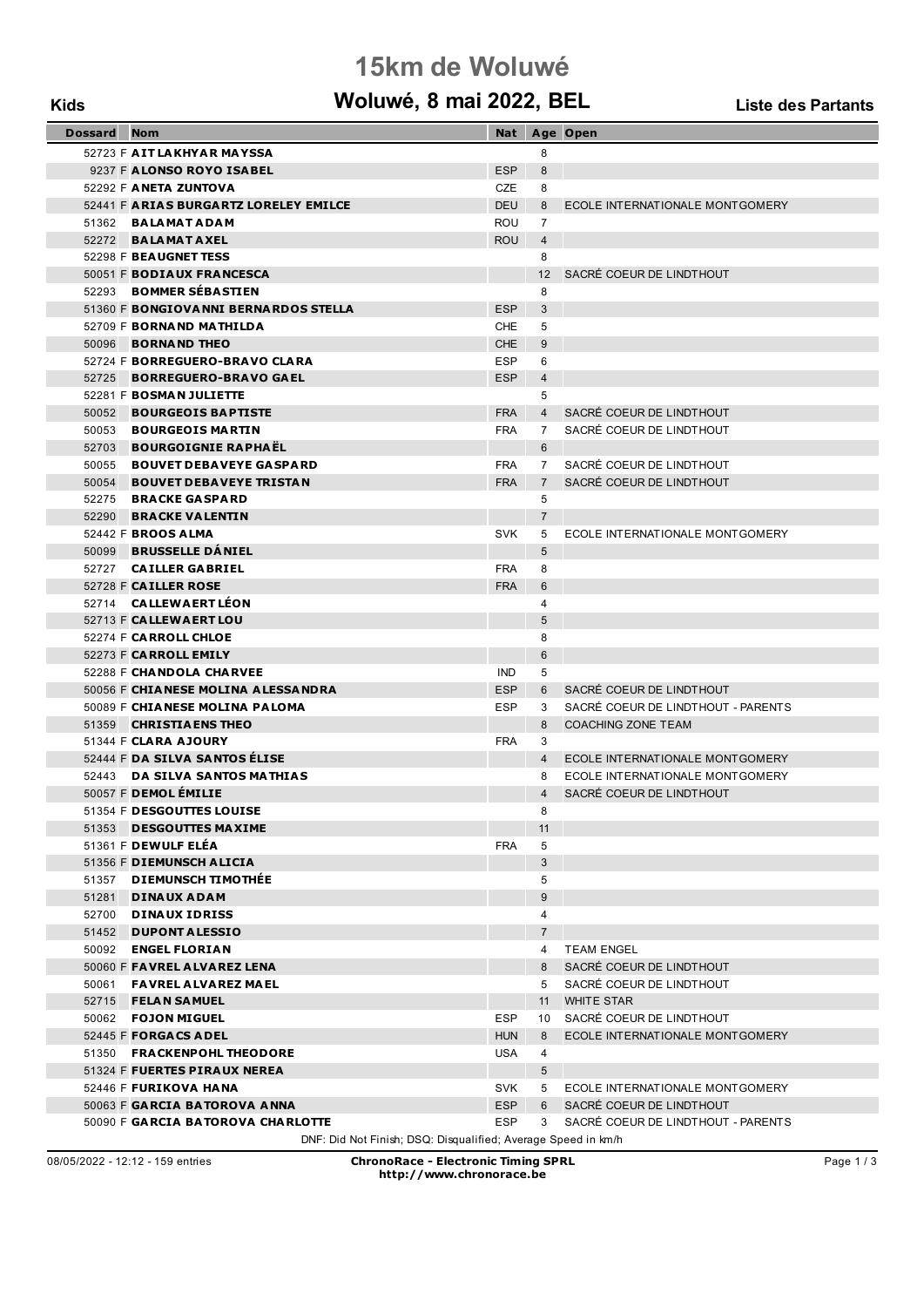# **15km de Woluwé**

### **Kids Woluwé, 8 mai 2022, BEL Liste des Partants**

| <b>Dossard</b> | <b>Nom</b>                         | Nat        |                 | Age Open                        |
|----------------|------------------------------------|------------|-----------------|---------------------------------|
|                | 52244 F GHESQUIERE SOPHIE          |            | 8               | <b>RESC</b>                     |
|                | 51325 F GUILLAUD AMELYS            | <b>FRA</b> | 8               |                                 |
|                | 52447 F <b>GUO XIAYI</b>           | <b>CHN</b> | 11              | ECOLE INTERNATIONALE MONTGOMERY |
|                | 50015 F HACK INEZ                  | <b>SWE</b> | 10              |                                 |
|                | 52276 F HE BIANCA                  | <b>CHN</b> | 11              |                                 |
|                | 52277 <b>HE GEORGES</b>            | <b>CHN</b> | 8               |                                 |
|                | 52704 F HOANG LAN                  | <b>VNM</b> | 3               |                                 |
|                | 51346 <b>HOSEK EVREN</b>           | <b>USA</b> | 5               |                                 |
|                | 52720 IVA NICOLAS                  |            | 3               |                                 |
|                | 52719 <b>IVA ROBIN</b>             |            | 6               |                                 |
|                | 52726 F JOGUET MONERRIS CHLOE      | <b>FRA</b> | 7               |                                 |
| 50064          | <b>KEANE OWEN</b>                  | <b>IRL</b> | 11              | SACRÉ COEUR DE LINDTHOUT        |
|                | 52448 KISSI ISLAM                  |            | 8               | ECOLE INTERNATIONALE MONTGOMERY |
| 52701          | <b>KOSTADINOV MARTON</b>           | <b>HUN</b> | 9               |                                 |
| 52269          | <b>LATIERS ALOYS</b>               |            | 6               |                                 |
| 51406          | <b>LAZAR MIHAI SEBASTIAN</b>       | <b>ROU</b> | $\overline{7}$  |                                 |
|                | 52282 F LE NGOC MINH               | VNM        | 4               |                                 |
|                | 51323 LE GUEVEL ROZYCKA ALEXANDRE  | <b>FRA</b> | 8               |                                 |
|                | 51347 LE MEUR WYDEMANS VIANNEY     |            | 3               |                                 |
|                | 52717 LEURQUIN ALOYS               |            | 8               |                                 |
|                | 52718 LEURQUIN VIGGO               |            | 5               |                                 |
|                | 51358 F LEXIE CHRISTIAENS          |            | 6               | <b>COACHING ZONE TEAM</b>       |
|                | 50065 LIFONZO LAIME ADRIÁN MANUEL  |            | 6               | SACRÉ COEUR DE LINDTHOUT        |
|                | 52287 F LUNGARELLA LAVINIA         | <b>ITA</b> | $\overline{7}$  |                                 |
|                | 50067 MAALEM LAHCEN HARUN          |            | 10              | SACRÉ COEUR DE LINDTHOUT        |
|                | 52285 MACEK HUALDE ELIAS           | <b>AUT</b> | 9               |                                 |
|                | 52271 MALM MARLON                  | <b>EST</b> | 6               |                                 |
| 52295          | <b>MANCINI ALESSANDRO</b>          | <b>GBR</b> | 6               |                                 |
|                | 52294 F MANCINI CATERINA           | <b>GBR</b> | 8               |                                 |
|                | 51282 F MANIET AXELLE              |            | $\overline{7}$  | ROYAL WHITE STAR ATHLETIC CLUB  |
|                | 52449 F MASTROSIMONE DARIA         | <b>ITA</b> | $\overline{7}$  | ECOLE INTERNATIONALE MONTGOMERY |
|                | 50011 <b>MATAGNE HUGO</b>          |            | $\overline{4}$  |                                 |
|                | 50010 MATAGNE VICENTE PABLO        |            | $\overline{7}$  |                                 |
| 51355          | <b>MAXIAN TOBIAS</b>               | <b>DEU</b> | 8               |                                 |
|                | 50088 F MEINGUET LÉA               |            | 8               | <b>COACHING ZONE TEAM</b>       |
| 50068          | <b>MERALI LUKAS</b>                |            | 5               | SACRÉ COEUR DE LINDTHOUT        |
|                | 50095 F MERSCH CHARLOTTE           | DEU        | 11              |                                 |
| 52450          | <b>MESSAOURI ELIAS</b>             | <b>FIN</b> | 8               | ECOLE INTERNATIONALE MONTGOMERY |
| 50094          | <b>MESZAROS ARMIN</b>              | <b>HUN</b> | 10              |                                 |
|                | 51348 F MEYS NADIA                 |            | $\overline{4}$  |                                 |
|                | 51349 MEYS SYLVAIN                 |            | $\overline{7}$  |                                 |
|                | 52711 F MICALLEF SOPHIE            | <b>MLT</b> | 6               |                                 |
|                | 50070 F MOISE ELIZA                | ROU        |                 | 12 SACRÉ COEUR DE LINDTHOUT     |
| 50069          | <b>MOISE ERIC</b>                  | <b>ROU</b> |                 | 9 SACRÉ COEUR DE LINDTHOUT      |
| 52452          | <b>MOREAU IVAN</b>                 | FRA        | 9               | ECOLE INTERNATIONALE MONTGOMERY |
| 52451          | <b>MOREAU NICOLAS</b>              | <b>FRA</b> | 9               | ECOLE INTERNATIONALE MONTGOMERY |
|                | 50071 F MORRE FELICIA              |            |                 | 12 SACRÉ COEUR DE LINDTHOUT     |
|                | 50072 F MORRE VIVIANA              |            | 9               | SACRÉ COEUR DE LINDTHOUT        |
| 52296          | <b>MUHIKIRA IZAC</b>               |            | 6               |                                 |
| 50093          | <b>NAGY BENJAMIN</b>               | <b>HUN</b> | 6               |                                 |
| 52453          | <b>NAIK KUSH</b>                   | IND        | 7               | ECOLE INTERNATIONALE MONTGOMERY |
| 52454          | <b>NAIK LAKSH</b>                  | <b>IND</b> | 3               | ECOLE INTERNATIONALE MONTGOMERY |
| 50073          | NGUEMO NGOUOMEYHE SIEMEFEU EDITRI  |            | 6               | SACRÉ COEUR DE LINDTHOUT        |
| 52280          | <b>NOE LIMP</b>                    | <b>HUN</b> | $5\overline{)}$ |                                 |
|                | 52297 F ORTS MARGAUX               |            | 3               |                                 |
|                | 50074 F OUAFO FOTSO NADJELA KAPCHE | <b>CMR</b> | 9               | SACRÉ COEUR DE LINDTHOUT        |
|                | 50100 F PATERNELLE LOUISE          | <b>FRA</b> | 6               |                                 |

DNF: Did Not Finish; DSQ: Disqualified; Average Speed in km/h

08/05/2022 - 12:12 - 159 entries **ChronoRace - Electronic Timing SPRL http://www.chronorace.be**

Page 2 / 3